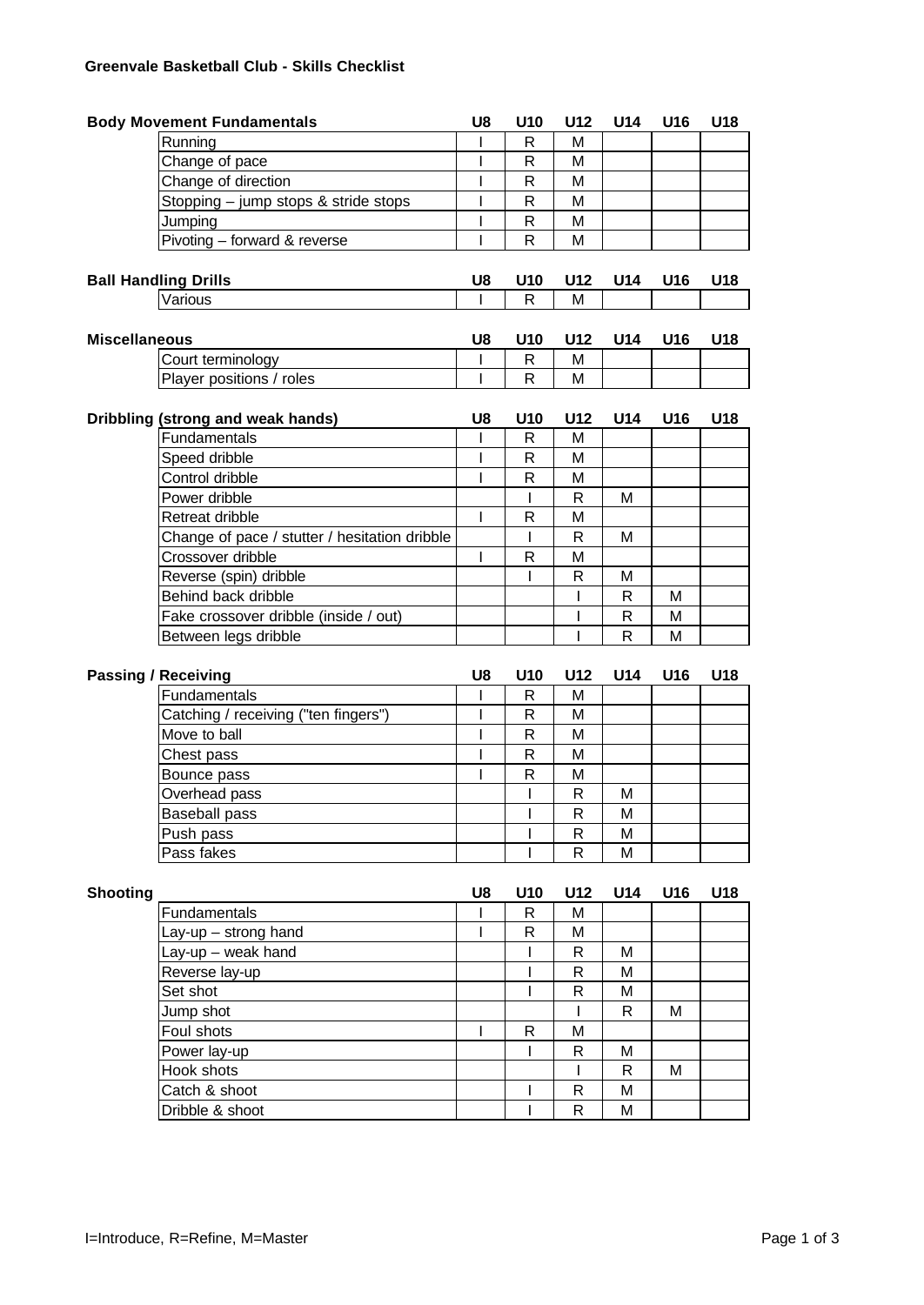## **Greenvale Basketball Club - Skills Checklist**

| <b>Individual Offense</b>  |                                            | U8 | U10          | U12          | U14          | U16 | U18 |
|----------------------------|--------------------------------------------|----|--------------|--------------|--------------|-----|-----|
|                            | Triple threat position                     | L  | R            | M            |              |     |     |
|                            | Jab step - strong side drive               |    | I            | $\mathsf{R}$ | M            |     |     |
|                            | Jab step - crossover                       |    | I            | $\mathsf{R}$ | M            |     |     |
|                            | Jab step - shoot                           |    | ı            | R            | М            |     |     |
|                            | Shot fakes                                 |    | I            | $\mathsf{R}$ | M            |     |     |
|                            | Posting up technique & target hand         |    | I            | $\mathsf{R}$ | М            |     |     |
|                            | Post moves - drop-step                     |    |              | I            | R            | M   |     |
|                            | Post moves - turn-around                   |    |              | ı            | R            | М   |     |
|                            | V-cuts                                     | I  | $\mathsf{R}$ | M            |              |     |     |
|                            | Flash cuts                                 |    | I            | $\mathsf{R}$ | М            |     |     |
|                            | Flare cuts                                 |    | I            | $\mathsf{R}$ | М            |     |     |
|                            | Curl cuts                                  |    |              | R            | М            |     |     |
|                            |                                            |    |              |              |              |     |     |
| Rebounding                 |                                            | U8 | U10          | U12          | U14          | U16 | U18 |
|                            | <b>Stance</b>                              |    | I            | R            | М            |     |     |
|                            | Protection of ball                         |    | I            | $\mathsf{R}$ | М            |     |     |
|                            | Positioning                                |    | I            | $\mathsf{R}$ | М            |     |     |
|                            | <b>Blocking out</b>                        |    | I            | $\mathsf{R}$ | М            |     |     |
|                            | Offensive - power layup                    |    |              |              | R            | M   |     |
|                            | Defensive - outlet pass, power dribble out |    | I            | R            | М            |     |     |
|                            |                                            |    |              |              |              |     |     |
| <b>Team Offense</b>        |                                            | U8 | U10          | U12          | U14          | U16 | U18 |
|                            | Court spacing                              | 1  | R            | M            |              |     |     |
|                            | Ball movement, ball reversal               |    | I            | $\mathsf{R}$ | М            |     |     |
|                            | Pass, cut & replace                        |    | I            | $\mathsf{R}$ | М            |     |     |
|                            | Give & go                                  |    | I            | $\mathsf{R}$ | М            |     |     |
|                            | Dribble entries                            |    | I            | $\mathsf R$  | М            |     |     |
|                            | Screen the ball & roll                     |    | ı            | $\mathsf{R}$ | М            |     |     |
|                            | Screen away                                |    | I            | $\mathsf{R}$ | M            |     |     |
|                            | Skip passes                                |    |              | I            | R            | M   |     |
|                            | <b>Back screens</b>                        |    |              | ı            | $\mathsf{R}$ | М   |     |
|                            | Down screens                               |    |              | ı            | $\mathsf{R}$ | M   |     |
|                            | Cross screens                              |    |              | ı            | $\mathsf{R}$ | M   |     |
|                            | Offensive alignments                       |    | I            | $\mathsf{R}$ | M            |     |     |
|                            | Fast break                                 |    | I            | $\mathsf{R}$ | M            |     |     |
|                            | Motion offense principles                  |    |              |              | R            | М   |     |
|                            | Zone offense principles                    |    |              |              | $\mathsf R$  | M   |     |
|                            | Delay game                                 |    |              |              | $\mathsf R$  | M   |     |
| <b>Out-Of-Bounds Plays</b> |                                            | U8 | U10          | U12          | U14          | U16 | U18 |
|                            | Offensive baseline                         |    |              | $\mathsf{R}$ | M            |     |     |
|                            | Defensive baseline                         |    | ı            | $\mathsf{R}$ | M            |     |     |
|                            | Offensive sideline                         |    | I            | $\mathsf{R}$ | М            |     |     |
|                            | Defensive sideline                         |    | ı            | $\mathsf{R}$ | M            |     |     |
|                            |                                            |    |              |              |              |     |     |
| <b>Jump Ball</b>           |                                            | U8 | U10          | U12          | U14          | U16 | U18 |
|                            | Positioning (offensive & defensive)        | I  | R            | M            |              |     |     |
|                            | Technique                                  | I  | R            | M            |              |     |     |
|                            | Plays                                      |    | I            | ${\sf R}$    | М            |     |     |
|                            |                                            |    |              |              |              |     |     |